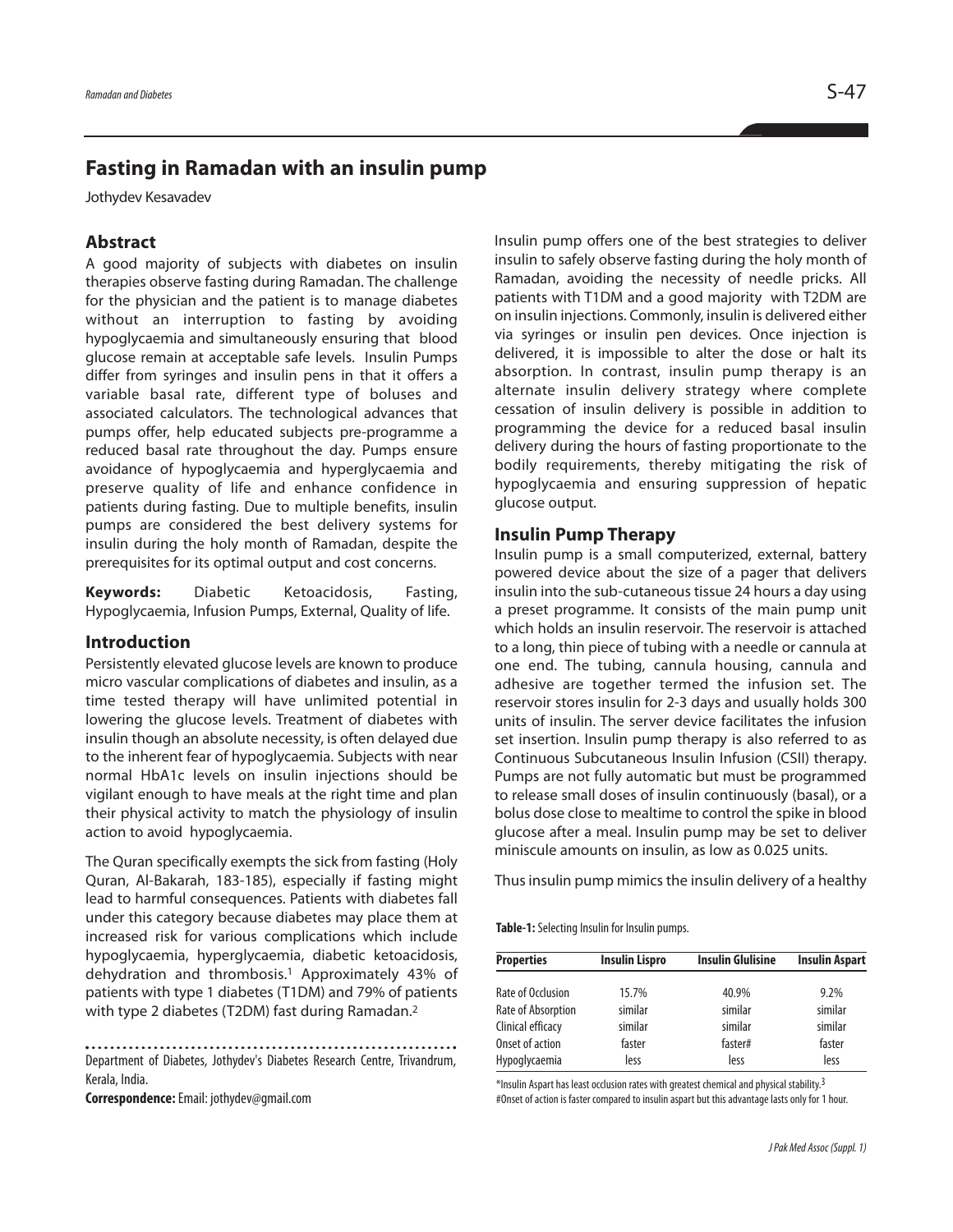| <b>Properties</b>              | Paradigm 715                                                                                               | Paradigm 722                                                                                             | <b>Paradigm Veo</b>                                                                         | 640G System                                                                                                               |
|--------------------------------|------------------------------------------------------------------------------------------------------------|----------------------------------------------------------------------------------------------------------|---------------------------------------------------------------------------------------------|---------------------------------------------------------------------------------------------------------------------------|
| Variable Basal Rate            | Present                                                                                                    | Present                                                                                                  | Present                                                                                     | Present                                                                                                                   |
| Minimum Basal Rate             | $0.05$ U/hr                                                                                                | $0.05$ U/hr                                                                                              | $0.025$ U/hr                                                                                | $0.025$ U/hr                                                                                                              |
| Real Time Sensing              | Real time display of glucose data<br>not possible (can wirelessly connect<br>to some blood glucose meters) | Real time display of glucose data<br>possible (hypoglycaemia and<br>hyperglycaemia trend alarms present) | In addition to real time display<br>of glucose data, low glucose<br>suspend feature present | Real time display of glucose data with<br>greater performance and comfort. In<br>addition, predictive low suspend feature |
| present                        |                                                                                                            |                                                                                                          |                                                                                             |                                                                                                                           |
| <b>Bolus Wizard Calculator</b> | Present                                                                                                    | Present                                                                                                  | Present                                                                                     | Present                                                                                                                   |
| <b>Bolus Option</b>            | Available                                                                                                  | Available                                                                                                | Available                                                                                   | Available                                                                                                                 |

Table-2: Medtronic Insulin Pumps and Features.

Table-3: Merits & Demerits of Using Insulin Pump during Ramadan Fasting.

| <b>Merits</b>                                                                                            | <b>Demerits</b>                                                                                         |  |  |
|----------------------------------------------------------------------------------------------------------|---------------------------------------------------------------------------------------------------------|--|--|
| Total avoidance of hypoglycaemia, hyperglycaemia and diabetes related emergencies                        | The device and accessories are very expensive                                                           |  |  |
| Variable basal rate and different types of bolus insulin delivery possible                               | Basic education and excellent technological learning skills absolutely essential                        |  |  |
| Continuous display of sugar values without finger pricks                                                 | Separate sensor deployment necessary along with Real time or Veo pump                                   |  |  |
| Almost physiological delivery of insulin -both basal and bolus from the same rapid<br>acting formulation | Patient need to have the device externally attached to the body all the time                            |  |  |
| Offers flexibility in lifestyles with probably no interruption to Ramadan fasting                        | Subjects need to get accustomed to the device for several months for trouble free use<br>during Ramadan |  |  |

human pancreas and is considered the most physiological method of insulin delivery currently available. Only rapid acting insulin can be used in pumps. It more closely mimics the endogenous insulin than regular human insulin and the tendency for hypoglycaemia is significantly less. Insulin aspart is the most widely used and the preferred rapid acting analogue in pumps since the occlusion rate is the least.<sup>3</sup>

### **Basal Rates**

Insulin pump may be set to deliver as high as 48 different basal rates a day to avoid high and low blood sugars. They can be manually turned off, decreased or increased for unexpected change in blood sugar levels. The basal rate accounts for between 35-50% of a patient's Total Daily Dose of insulin.

## **Different Types of Basal Rates**

The basal rate used for a specific situation is called a basal pattern. Multiple basal patterns can be programmed during Ramadan fasting. A patient on insulin pump can use a standard basal pattern, a different pre-programmed basal pattern or a temporary basal rate. The basal pattern used most frequently is called standard basal pattern. Other basal patterns can be pre programmed such as high patterns, low patterns etc.

Temporary basal rate is used to change basal rate insulin delivery for a fixed period when pre-progammed pattern is not used. Once this fixed period is over, pump will automatically go back to the standard basal rate pattern. Basal insulin delivery can also be suspended in the wake of a severe hypoglycaemia. The basal profiles in pump should be set high or low 3 hours prior to the expected glucose excursions. For example, the day time basal delivery may be reduced by 50% during the month of fasting.

### **Bolus Types**

There is a radical change in the eating pattern during the fasting days. The quantity and content of the meals also varies during the Ramadan month. Insulin pump offers different types of bolus options. The standard bolus is the most frequently used bolus pattern for meals that contain average fat and carbohydrate content and delivers all the insulin over a short period of time. It is also used for correction bolusing. In a square-wave bolus, bolus amount delivers evenly over the period of time it is set for. It is useful when eating small amounts of carbohydrate over an extended period of time. The dual-wave bolus delivers a combination of an immediate standard pre-meal insulin bolus (approximately 3 min) followed by a square-wave bolus that is evenly delivered over several hours. It is primarily used for meals that are both high in carbohydrates and fat, which may delay digestion. In patients with prolonged postprandial hyperglycaemia, dual-wave has been identified to be an effective and potential option to improve glycaemic control. Bolus delivery may be planned before breaking the fast and early morning before the meals so as to avoid both hypoglycaemia and hyperglycaemia during the fasting hours.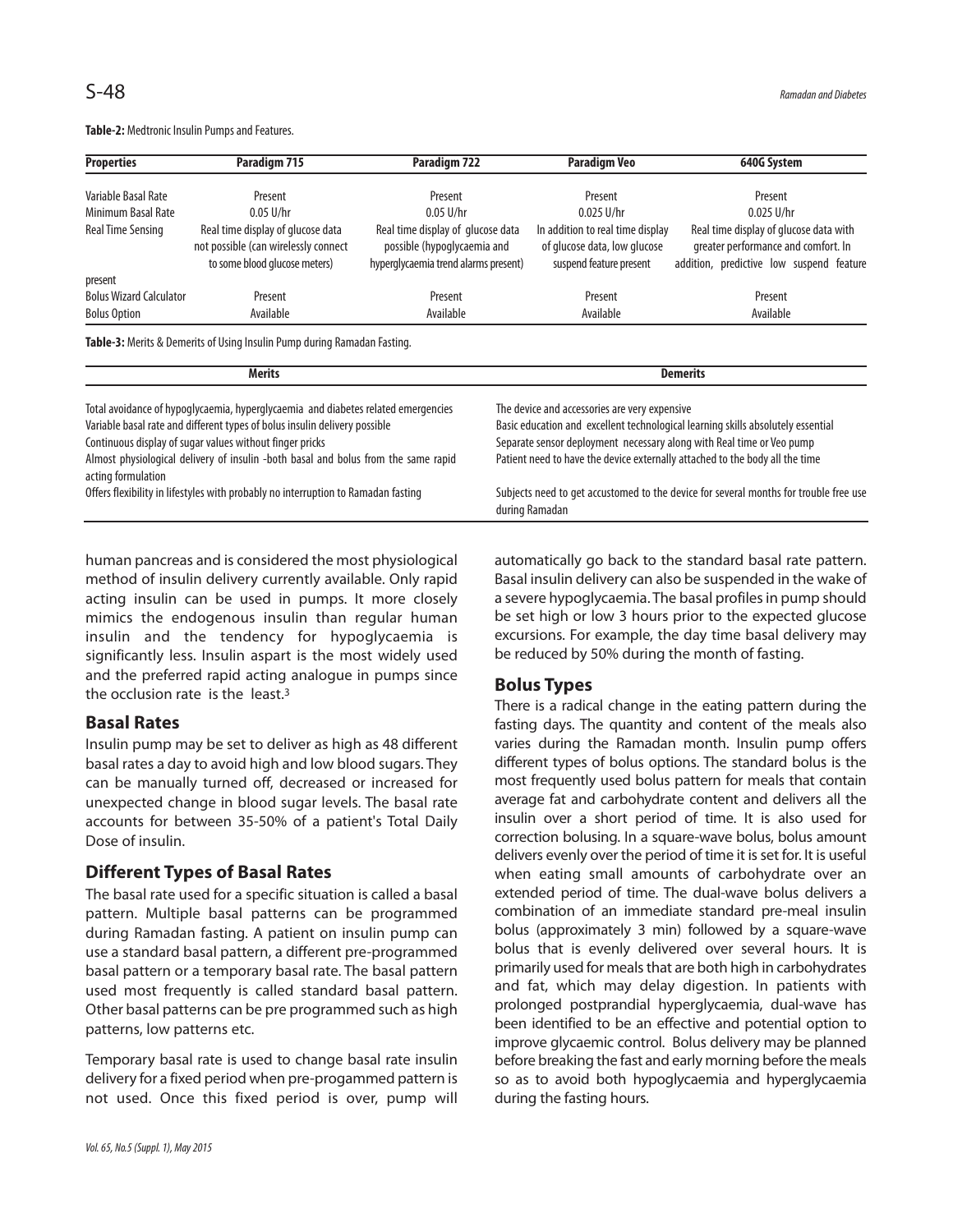

Figure-1: Medtronic Paradigm<sup>®</sup> pump.

## **Correction Bolus**

A correction bolus may be given when glucose is above the upper level of the target range. The pump can be programmed to recommend insulin doses based on current glucose level, anticipated food intake and other factors. Bolus Wizard function in insulin pump also takes into account the active insulin which is the rapid acting insulin which is still present in the circulation from a previously delivered bolus which will prevent the occurrence of low sugars. The altered food habits and change in composition of diet during the fasting month may be intelligently managed by choosing the various bolus functions in the pump.

### **Insulin Pump Therapy in T1DM and T2DM**

Insulin pumps have been an established device in the management of T1DM for more than 4 decades. However, with the recognition of its multiple benefits, pumps have become more popular in T2DM since 9 years. 4,5

Insulin pump is probably the only device which can specifically address the Dawn phenomenon in T1DM by increasing the dose of insulin infusion within the pump in the early morning hours. In an observational study among 49 T1DM patients, 61.2% fasted the whole month smoothly, using the insulin pump. Interestingly, no severe hypoglycaemia was reported. <sup>6</sup> Khalil et al. observed a redistribution of insulin over 24-hour period in relation to changes in the daily lifestyle and eating patterns during fasting. <sup>7</sup> Other studies also favour the use of pump therapy as an effective and safer option especially in reducing the breaks in fasting due to hypoglycaemia. Compared with those who did not fast during Ramadan, patients with T1DM on insulin pump who fasted showed



Figure-2: MiniMed 640G.

a slight improvement in A1c without increasing the risk of hypoglycaemia. 8

If the patient is on a real time pump, interstitial sugars will be displayed on the pump screen without making any finger pricks. Moreover, insulin delivery can also be modified at the press of a button without administering injections. The Medtronic Paradigm® Veo pumps with the feature of low glucose suspend stops insulin delivery when a prespecified sensor glucose threshold is reached. The new MiniMed 640G predicts hypoglycaemia before it occurs and suspends insulin delivery to avoid it and resumes insulin delivery once sensor glucose levels recover. These pumps specifically designed to avoid hypoglycaemia may thus prove to be of profound benefit during Ramadan fasting. The Artificial Pancreas where an insulin pump is coupled with real-time Continuous Glucose Monitoring to provide automatic delivery of insulin through sophisticated mathematical algorithms is the next step to closing the loop. 9

## **Indications for Insulin Pump Therapy during Ramadan**

Some of the important indications for pump therapy in diabetes during Ramadan are as follows: 10,11

 Patients on multiple daily injections with co-morbidities and planning to fast

 Previous history of Hypoglycaemia during Ramadan fasting